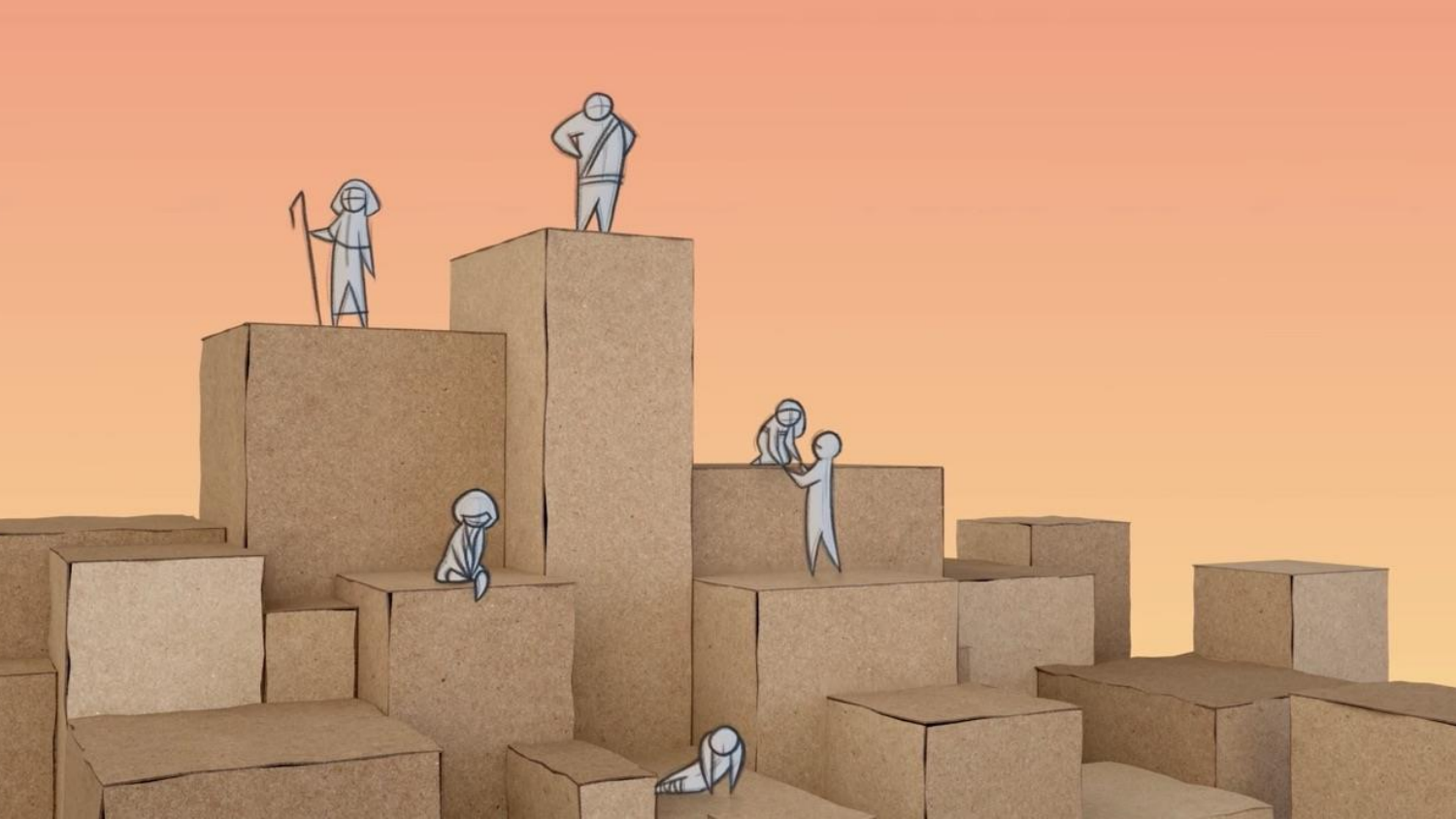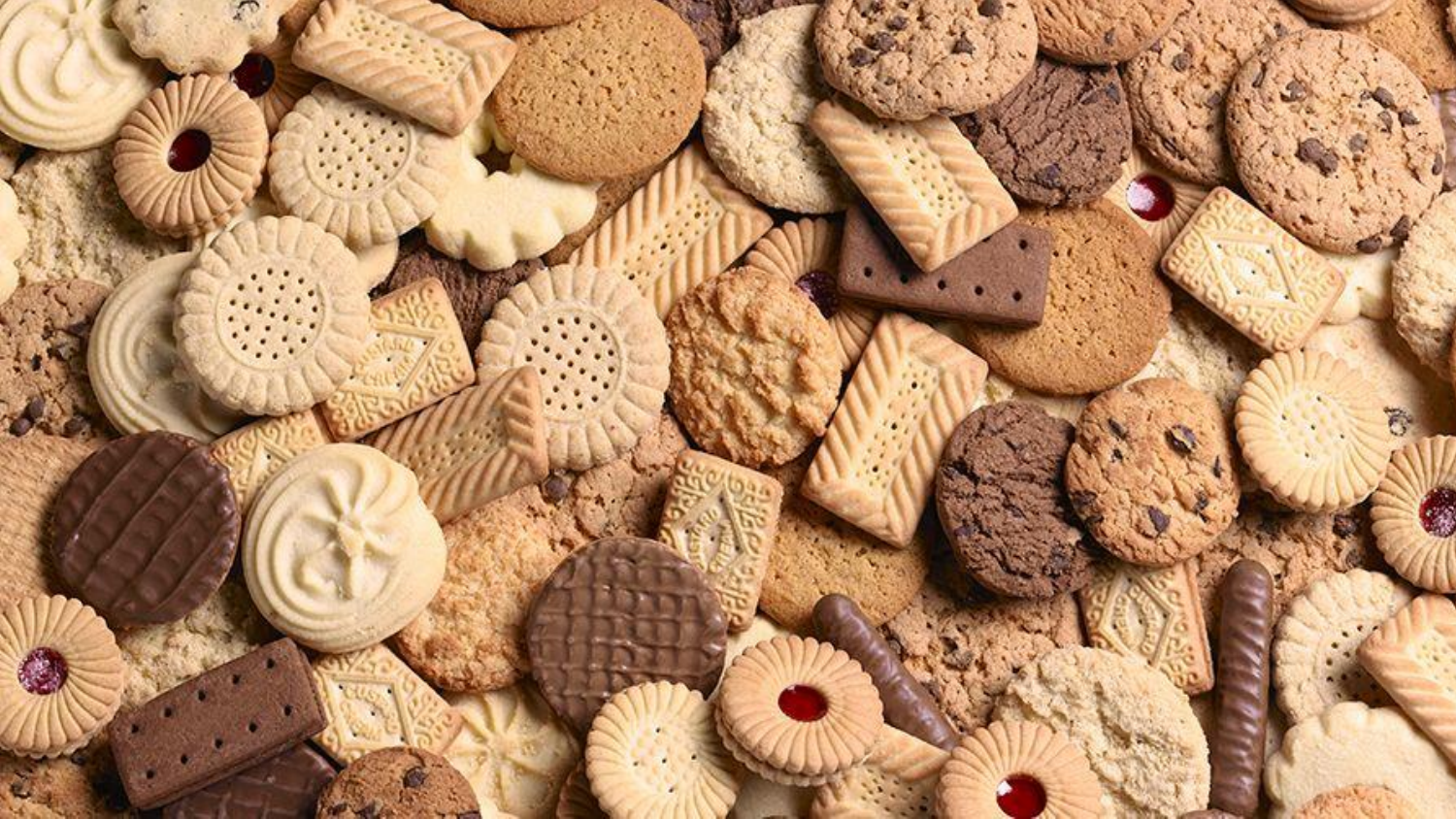**<sup>14</sup>**What good is it, my brothers and sisters, if someone claims to have faith but has no deeds? Can such faith save them? **<sup>15</sup>**Suppose a brother or a sister is without clothes and daily food. **<sup>16</sup>**If one of you says to them, "Go in peace; keep warm and well fed," but does nothing about their physical needs, what good is it? **<sup>17</sup>**In the same way, faith by itself, if it is not accompanied by action, is dead. **James 2:14-17**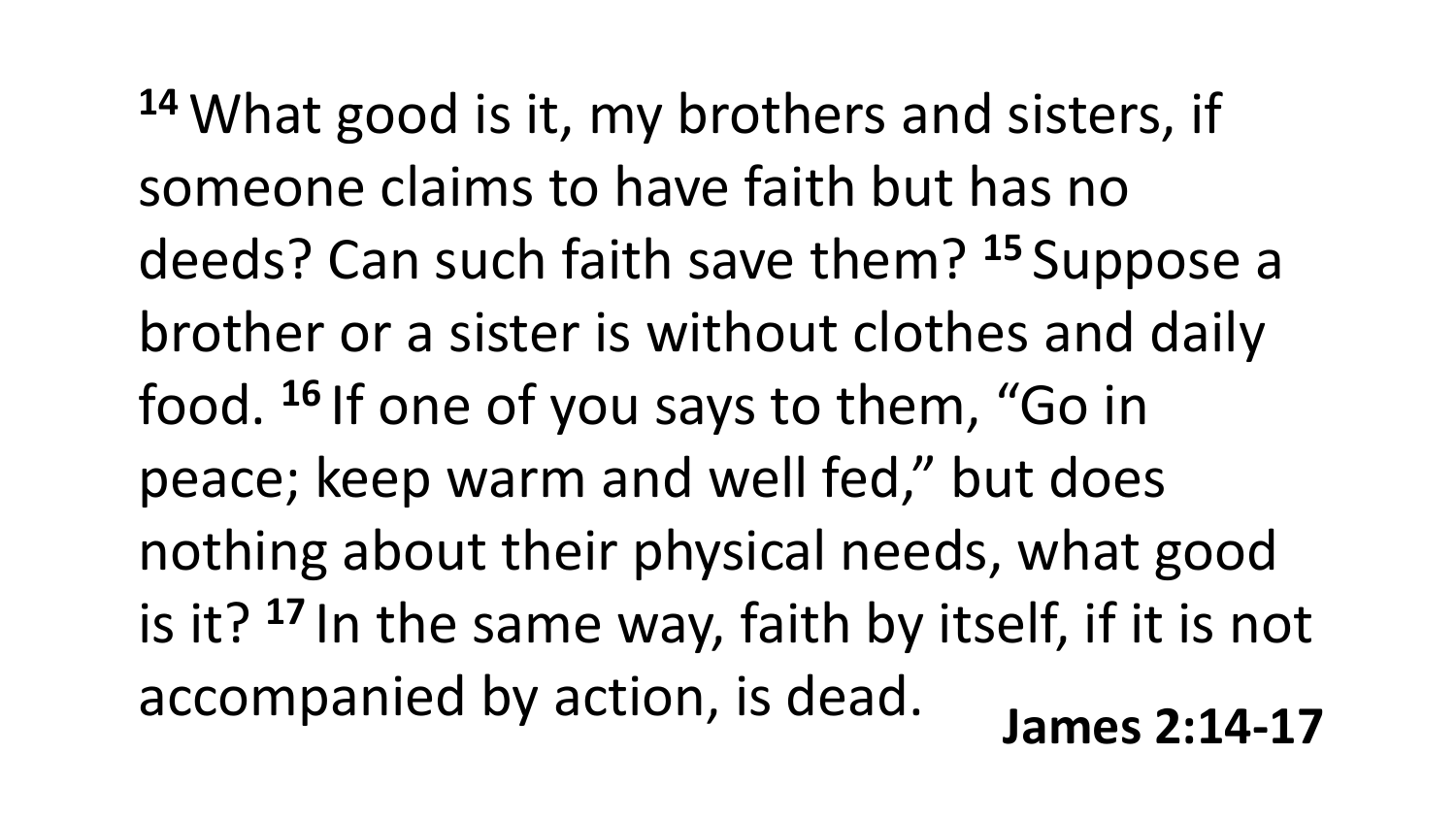Tsedequa = an ethical standard that refers to right relationships with other people, treating them in a way that honours them as God's children

Mishpat = seeking change for the vulnerable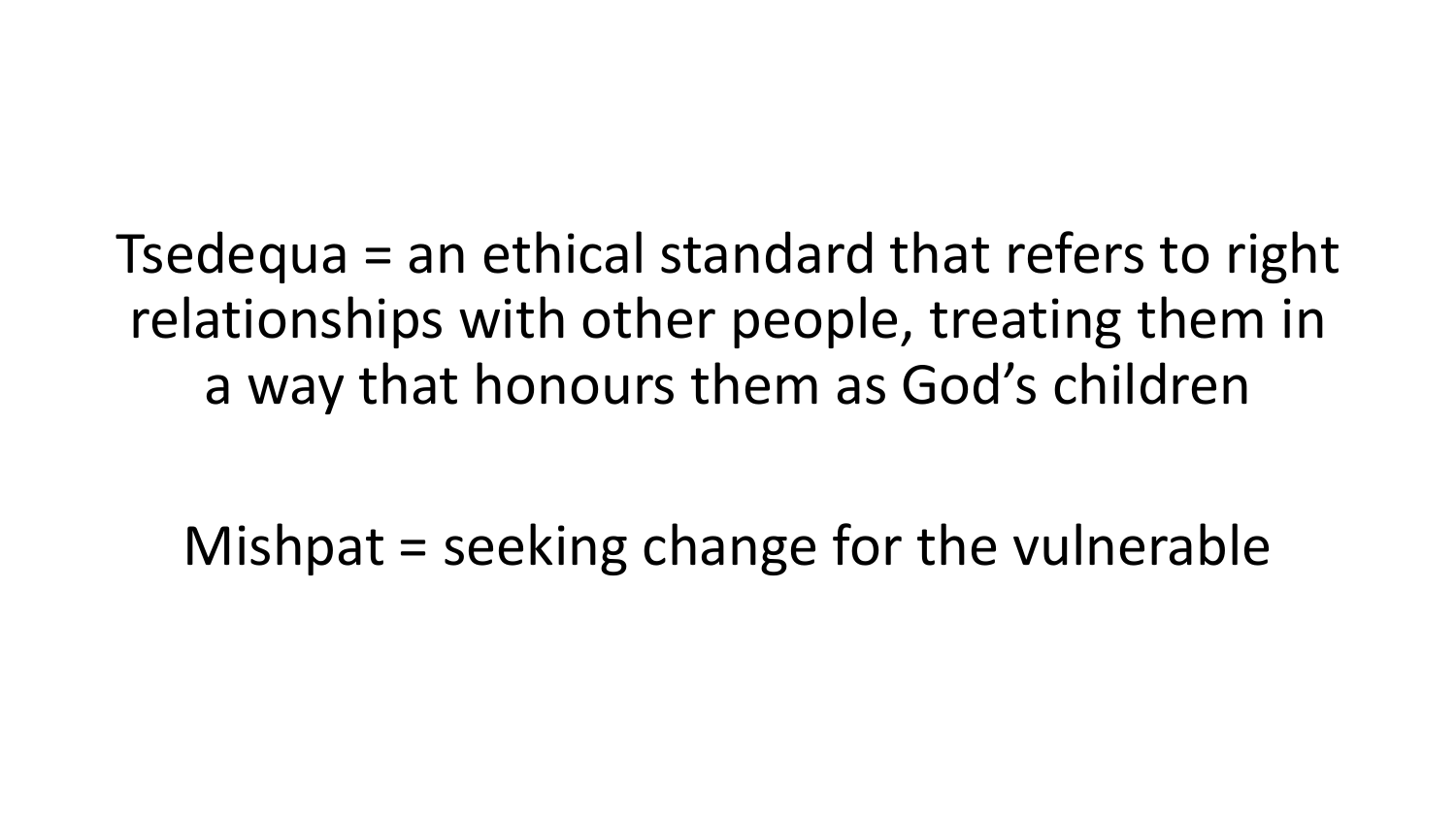Do not mistreat an alien or oppress him, for you were aliens in Egypt. Do not take advantage of a widow or an orphan. If you do and they cry out to me, I will certainly hear their cry.' **Exodus 22:21-23**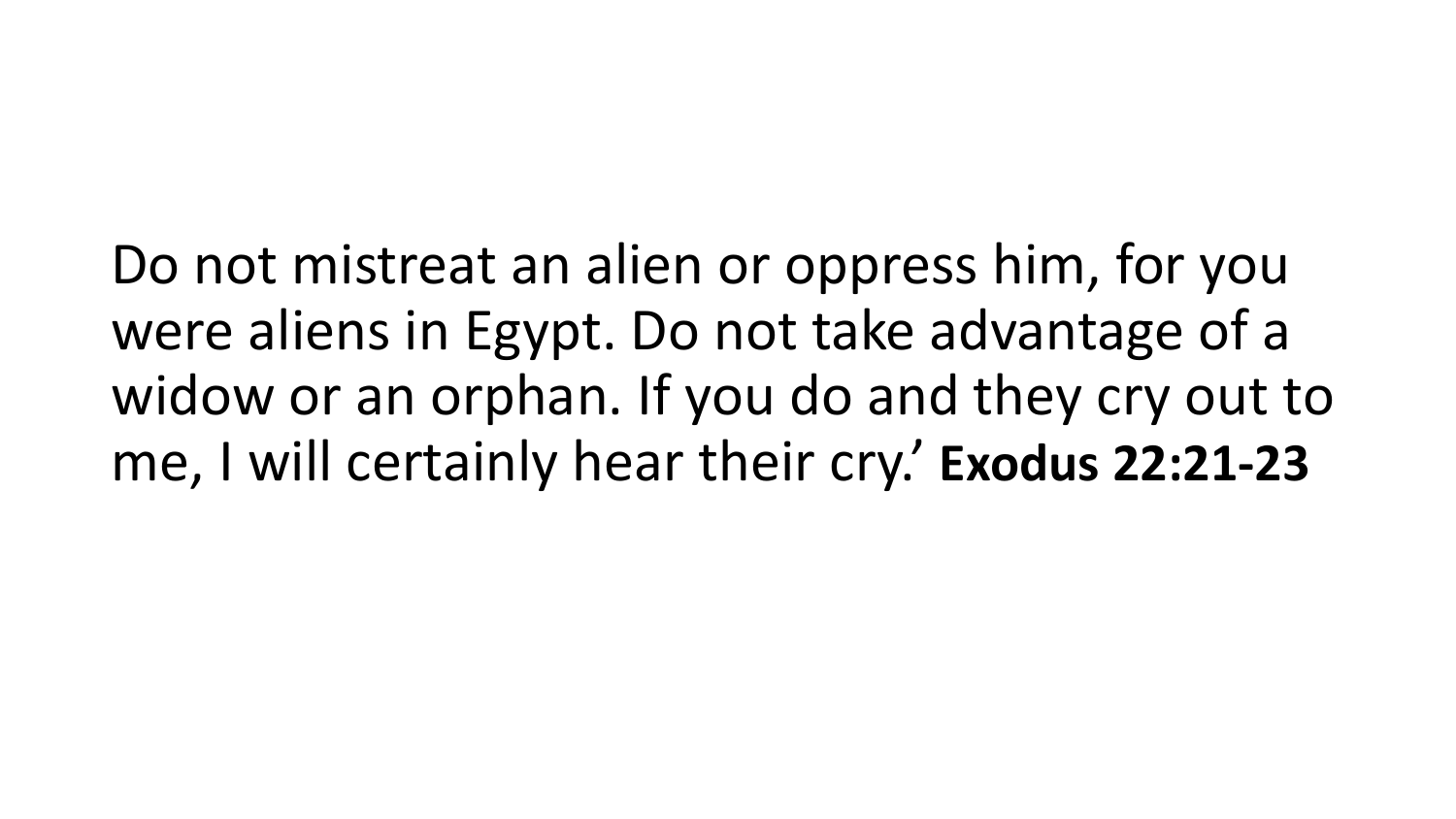'When you reap the harvest of your land, do not reap to the very edges of your field or gather the gleanings of your harvest. Do not go over your vineyard a second time or pick up the grapes that have fallen. Leave them for the poor and the alien. I am the Lord your God.' **Leviticus 19:9-10**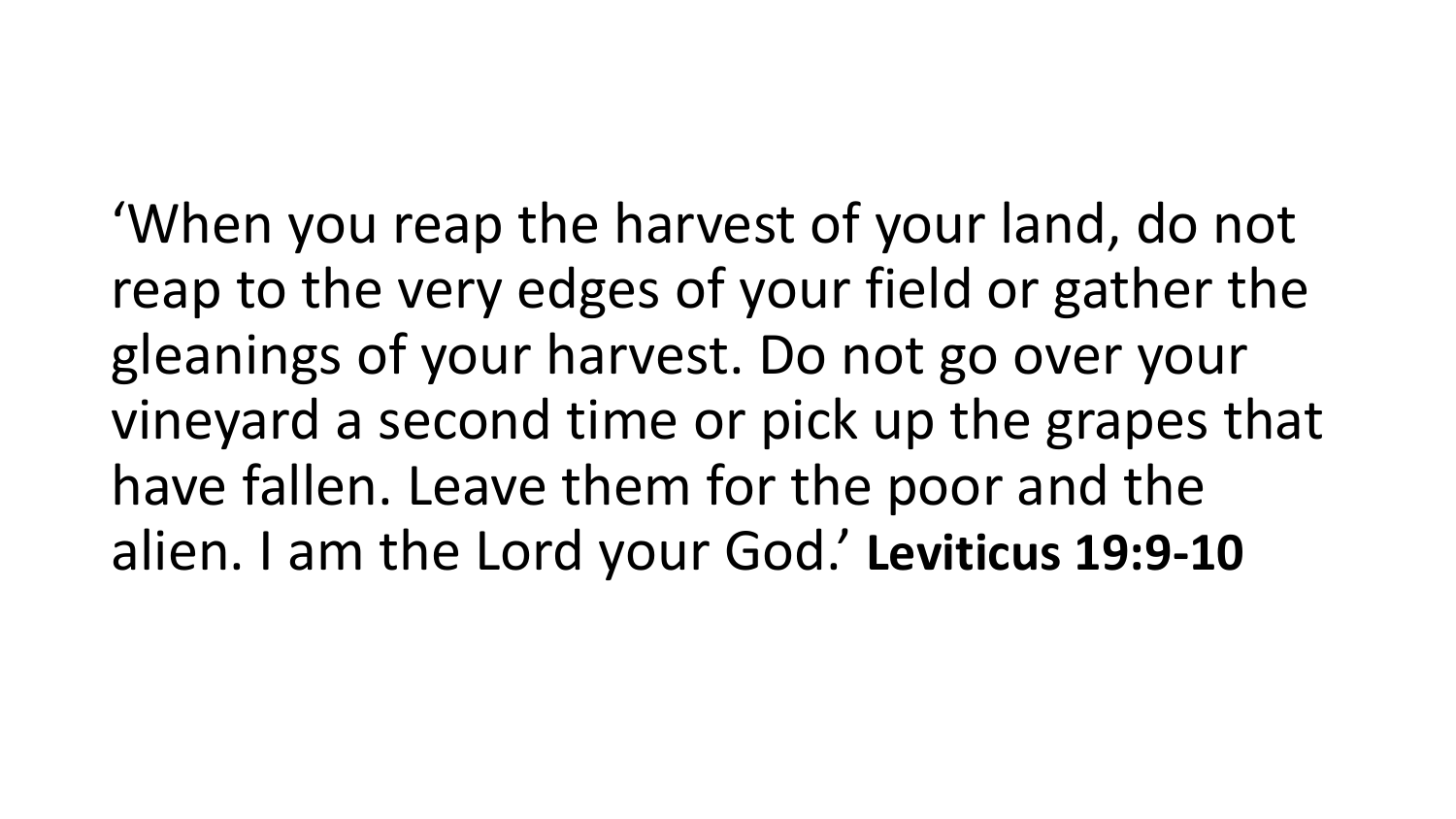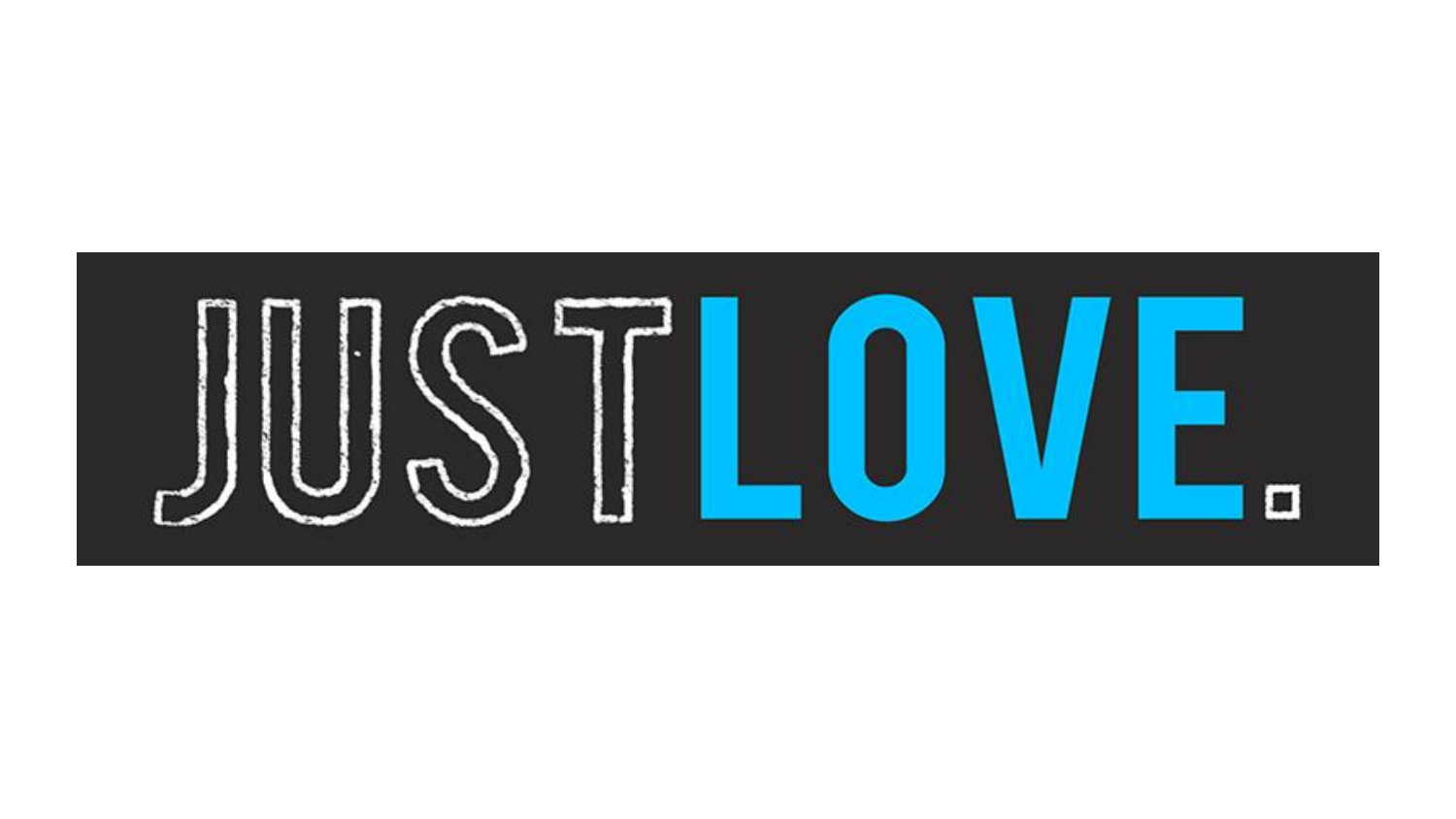## I put on righteousness as my clothing; justice was my robe and my turban. Job 29:14